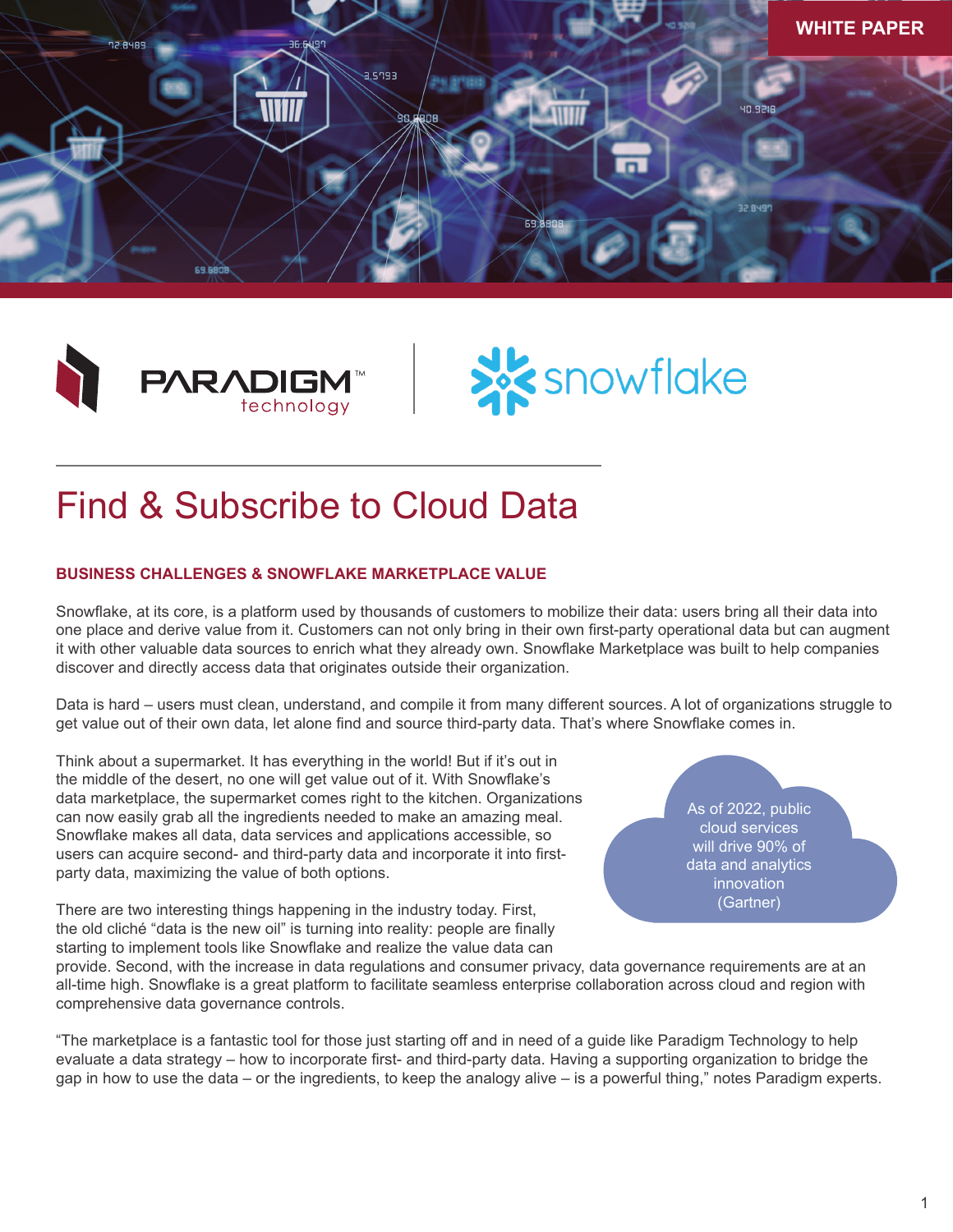## **MAXIMIZE RESULTS ON A MARKETPLACE**

A data marketplace or data exchange makes sense for anyone looking to deliver on a more sophisticated targeting or advertising strategy. There are several steps to this process and a handful of different stakeholders and players involved:

- 1. Manage the customer graph, ensuring relevant information is included.
- 2. Analyze and segment that information.
- 3. Activate and market towards those people.
- 4. Measure and understand the performance.

Managing data and coordinating across different parties while protecting privacy and securing data assets is extremely important. A data exchange is beneficial in driving that vision forward.

#### **PARADIGM DATA EXCHANGE**

Snowflake's offerings are all part of the Data Cloud. At Paradigm we call it the "data cloud journey". This journey can encompass all different clouds – AWS, Google Cloud Platform – because our approach to data exchange is agnostic and focuses on clientspecific drivers.

Paradigm's Data Exchange tailors to how specific organizations want to look at the marketplace – what data is important for decision making? We help them right-size, understand where they are currently, and then join the journey with the appropriate hyperscaler(s).

Think about it: every company is sharing data. From a business perspective, ROI with traditional sharing is completely different from ROI with the cloud. With Paradigm Data Exchange – which is cloud-focused – it's much easier, less time consuming, and less expensive.

#### **Paradigm Advisory & Implementation**

Whether companies are sharing data in the new way, old way, or hybrid way, they are likely in a variety of stages across the sharing/data

cloud journey. Adopting an approach with quick wins and less overhead and moving at a scale and rate the organization can use and leverage great technologies with is crucial. Adoption is an imperative that Paradigm's team guides every organization through.

We start with understanding where an organization lies in their journey and map them in a way that makes it more consumable, easier to achieve. Along the way we bring in respective resources and other elements that enable adoption of the sharing/data cloud strategy and achieve program success.



## **SUCCESS STORY - TAKING ADVANTAGE OF ESG DATA**

Paradigm partnered with a Fortune 500 company to evaluate Snowflake for ESG (Environmental, Social, and Governance). What strategy would enable the organization to take advantage of the wealth of ESG data? Our client's Wealth Management and Wholesale teams were subscribing to seven different sources of ESG data. They would then use that data to compare companies they'd lend to or invest in.

We identified that by placing Snowflake at the center point, the client could tap into the Snowflake Marketplace, taking advantage of 40+ ESG data sources to fuel their insights. This shift would impact ROI, availability of data, and use of data in combination with the client's own first-party information.